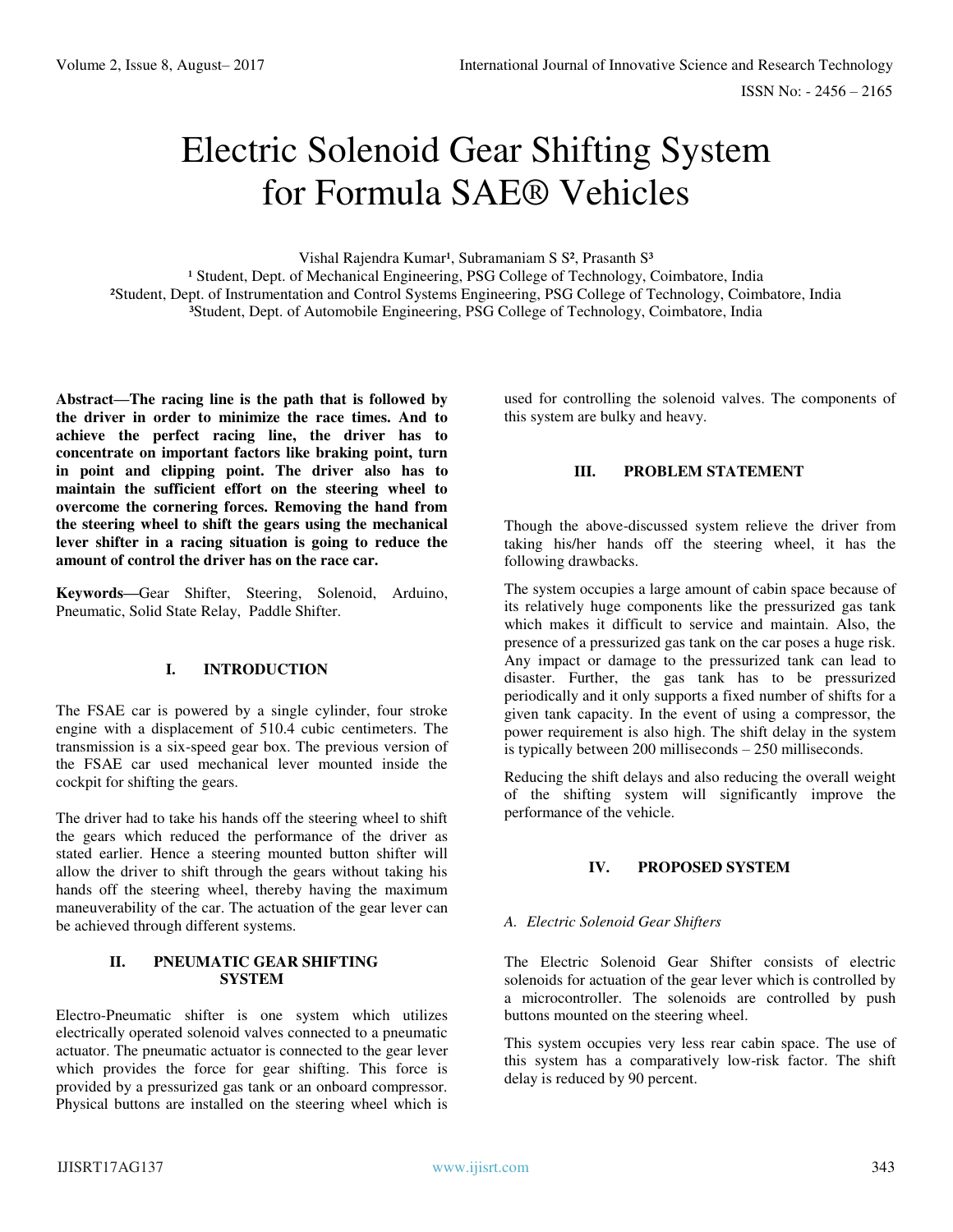# **V. WORKING PRINCIPLE**

Two push buttons are mounted on the steering wheel. The buttons are ergonomically positioned according to the driver's comfort. One button is used for up shifting while the other is used for downshifting. There are two electric solenoids which are connected to the input gear level of the gearbox in the rear engine cabin. The trigger signal from the push buttons is fed into a microprocessor which then energizes the corresponding solenoid through Solid State Relays. The functioning of the system can be understood from Fig. 1. The Steering mounted setup aids the shifting of the gear without the driver taking his hands off the steering wheel.



Fig.1: Functioning of the System.

The two electric solenoids are connected to the input gear lever of the gearbox as shown in Fig. 2. When the microcontroller sends a signal to the Solid State Relay, it activates the corresponding solenoid and pushes the gear lever and shifting takes place. Similarly, when the driver wants to downshift the down-shift button is pressed. The microprocessor then activates the other solenoid which pulls the gear lever.





# **VI. COMPONENTS**

#### *A. Electric Linear Solenoids*

The linear electric solenoid is the major component of gear shifting mechanism and it connects directly to the input lever of the transmission gear box and functions to replace the force generated by the human arm. The force required for upshift and downshift were found using a spring balance when the engine was running at idle RPM (1900). The force required for a lever length of 65mm is shown in Table I and Table II.

| From<br>(Gear Number)       | To<br>(Gear Number) | Force<br>(Kgf) |
|-----------------------------|---------------------|----------------|
| N                           |                     |                |
|                             |                     | 15             |
| $\mathcal{D}_{\mathcal{L}}$ |                     |                |
| 3                           |                     |                |
|                             |                     | 10             |
|                             |                     |                |

Table 1: Force Required for Pushift

| From<br>(Gear Number) | To<br>(Gear Number) | Force<br>(Kof) |
|-----------------------|---------------------|----------------|
|                       |                     |                |
| 5                     |                     | 11             |
|                       |                     | 10             |
| 3                     |                     | 11             |
|                       |                     | 15             |
|                       |                     |                |

Table2: Force Required for Downshift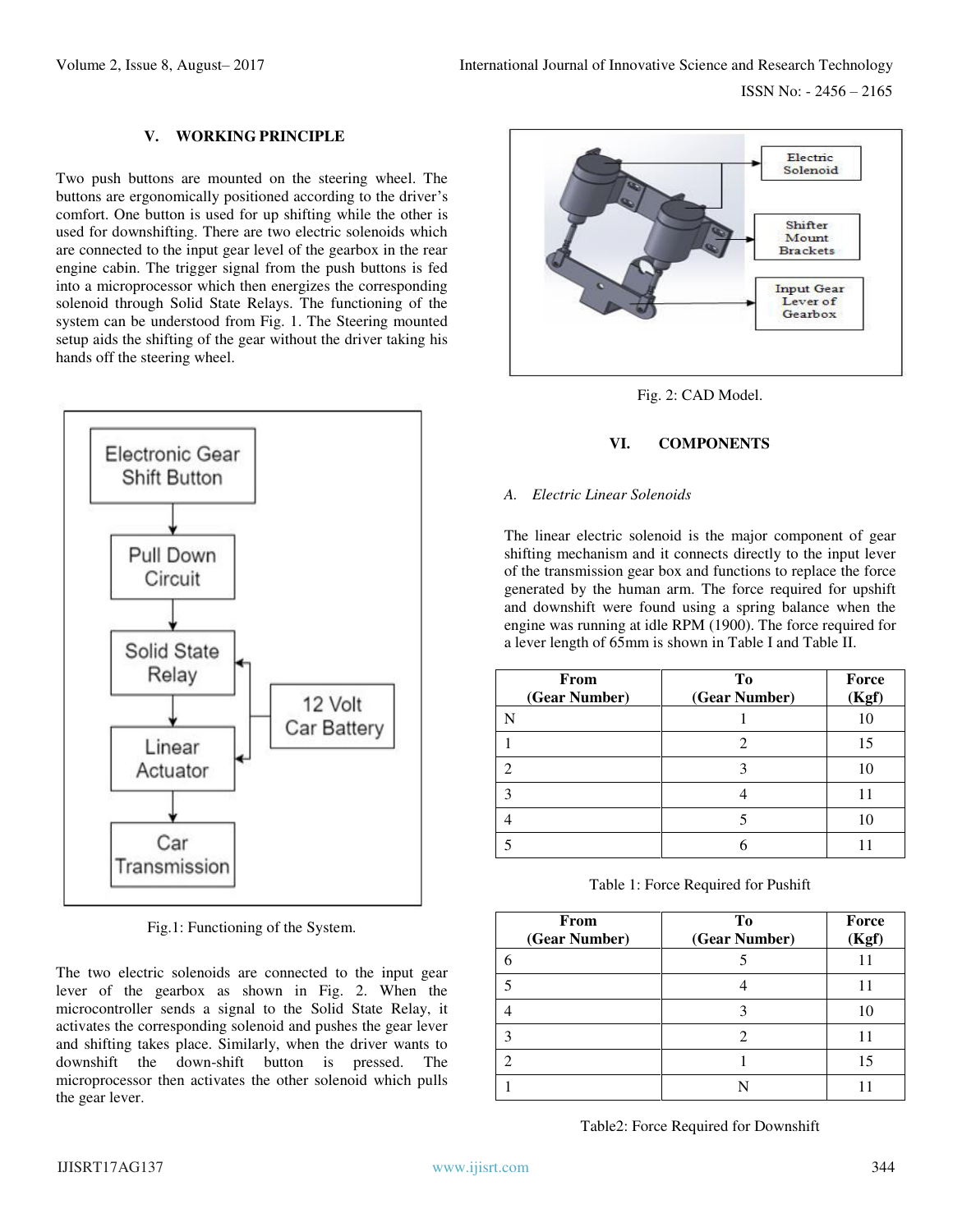ISSN No: - 2456 – 2165

The maximum force required for shifting is found. The selected solenoid provides a maximum force of 166.6 N. The solenoid works at 12V. Each solenoid weighs 1.12 Kg. The solenoid was wired as per the troubleshooting guide [1].

#### *B. Solid State Relays*

A solid-state relay (SSR) is an electronic switching device that switches on or off when a small external voltage is applied across its control terminals. This external voltage is supplied by the microprocessor.

An ideal gear shifter will have zero or very negligible shift delay. SSRs switch faster than electromechanical relays. The switching time of a typical optically coupled SSR of the order of milliseconds which make it an ideal choice. The SSR (Fig. 3.), that is used can switch current loads of up to 40A with a 3-32V DC [2] input and a zero cross trigger control method. Each one of these relays is equipped with four screw terminals (for use with ring or fork connectors) and a plastic cover that slides over the top of the relay to protect the terminal.



Fig. 3: Solid State Relay

## *C. Microcontroller*

ArduinoMega2560 was the chosen microcontroller board which is based on the Atmega2560. It was decided to build RPM meter and gear shift indicator along with the shifting system. ArduinoMega2560's [3] increased number of analog/digital input and output pins made it the most suitable. Required libraries were downloaded from online repositories [4]. The gear shift indicator and the RPM meter are mounted on the dash board.

#### *D. Push Button Switches*

Momentary SPST (Single Pole Single Throw) Normally Open switches are used for triggering the gear shift. Two of these switches are mounted on the steering wheel. Trigger signal has to be generated only when the driver presses the switches, hence momentary normally open switches are used.

#### **VII. ELECTRONIC UNIT**

#### *A. Circuit Diagram*

The connections are given as per Fig. 4. The load terminal of solid state relay controls the flow of current through Solenoid. The opt coupler of the SSR provides isolation between the triggering circuit and high power circuit.

#### *B Algorithm*

The configuration of the gearbox is  $1 - N - 2 - 3 - 4 - 5 - 6$ . The algorithm prevents accidental shifts when the both the buttons are pressed. When the upshift button is pressed, the current gear value is incremented. The value is processed by the microprocessor and the corresponding solenoid is activated.



Fig. 4: Circuit Diagram

A rotary potentiometer is attached to the pivot point of the input gear shift lever and it sends the signal to the microprocessor. This is used for indicating the current gear. Hence the electronic gear shifter acts as a closed loop system. The potentiometer measures angular displacement of the shifter and will compensate the error by actuating the solenoids.